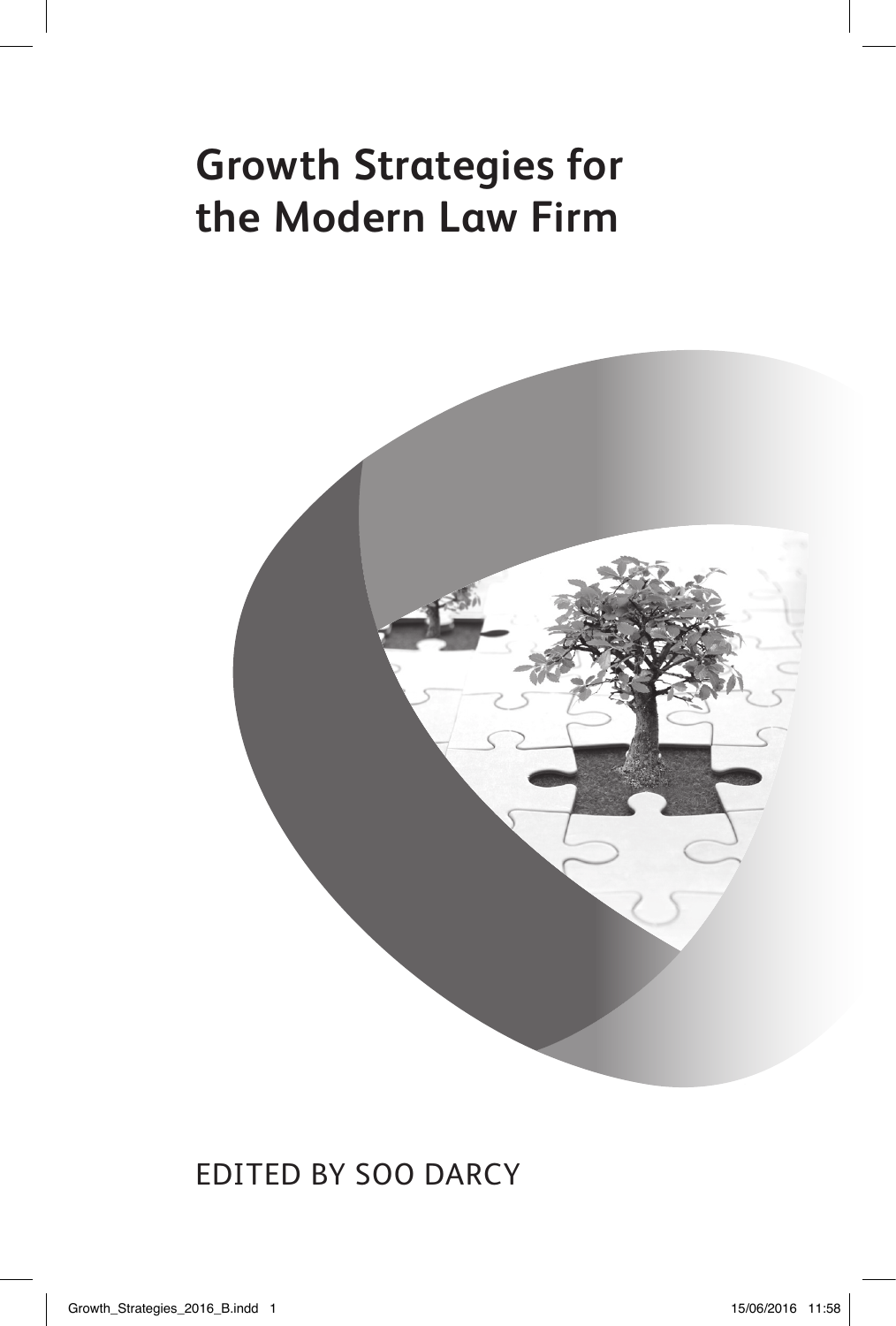### **Head of events and books**

Leah Darbyshire

**Editor** Laura Slater

Published by ARK Group:

UK, Europe and Asia office 6–14 Underwood Street London, N1 7JQ United Kingdom Tel: +44(0) 207 566 5792 publishing@ark-group.com

North America office 4408 N. Rockwood Drive, Suite 150 Peoria IL 61614 United States Tel: +1 (309) 495 2853 publishingna@ark-group.com

www.ark-group.com

Printed by Canon (UK) Ltd, Cockshot Hill, Reigate, RH2 8BF, United Kingdom

ISBN: 978-1-78358-236-5

A catalogue record for this book is available from the British Library

© 2016 ARK Group

All rights reserved. No part of this publication may be reproduced or transmitted in any form or by any means, except in accordance with the provisions of the Copyright, Designs and Patents Act 1988 or under terms of a licence issued by the Copyright Licencing Agency in respect of photocopying and/or reprographic reproduction. Application for permission for other use of copyright material, including permission to reproduce extracts in other published works, should be made in writing to the publishers. Full acknowledgement of author, publisher, and source must be given.

#### DISCLAIMER

This publication is intended as a general guide only. The information and opinions it contains are not intended to provide legal advice. The publishers bear no responsibility for any errors or omissions contained herein.

ARK Group is a division of Wilmington plc. The company is registered in England & Wales with company number 2931372 GB. Registered office: 6–14 Underwood Street, London N1 7JQ. VAT Number: GB 899 3725 51.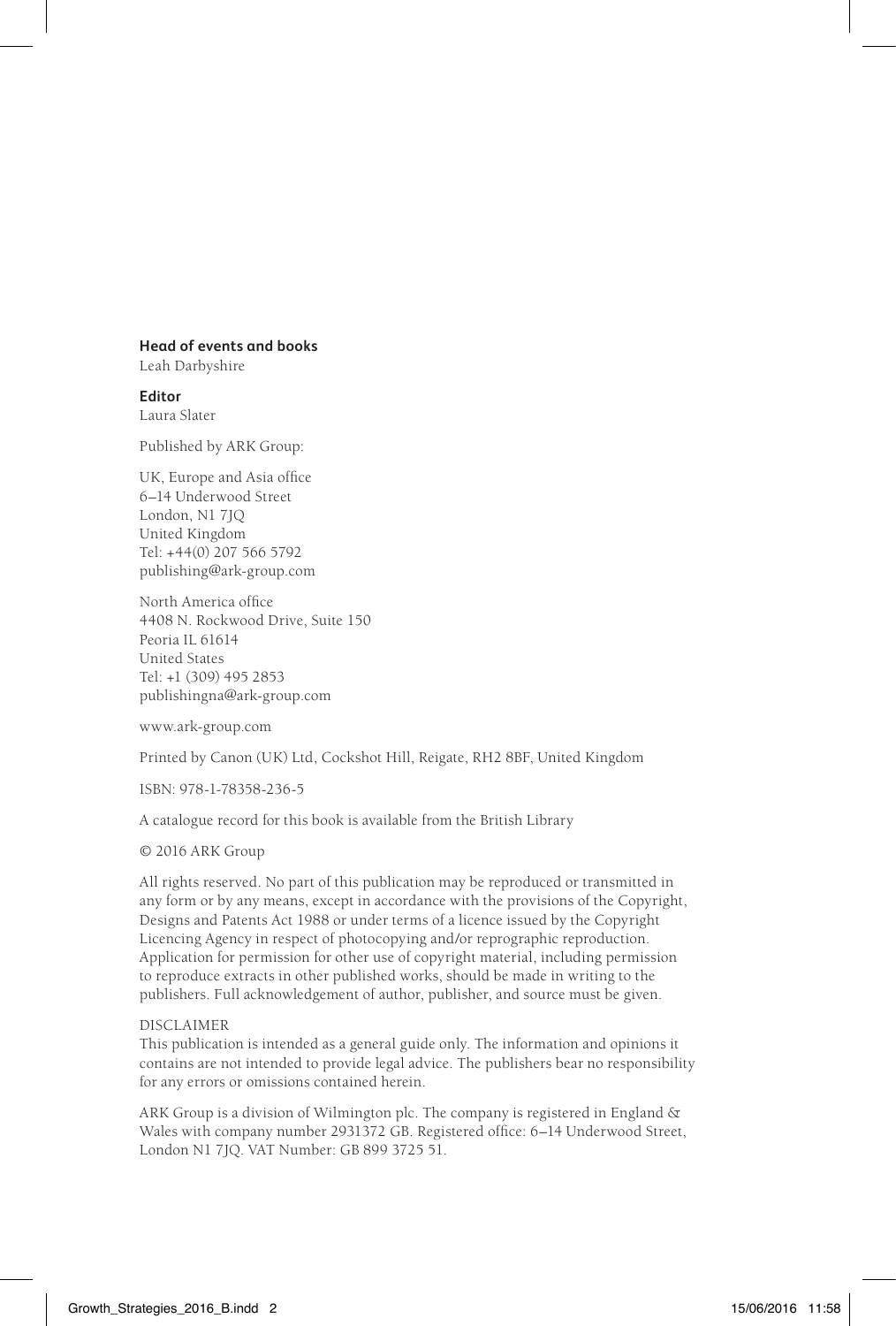## **Contents**

|                                                                                                                                                                                                                                                                                                                                         | vii                                                      |
|-----------------------------------------------------------------------------------------------------------------------------------------------------------------------------------------------------------------------------------------------------------------------------------------------------------------------------------------|----------------------------------------------------------|
| <b>Part 1: Insight and Practice</b>                                                                                                                                                                                                                                                                                                     |                                                          |
| Chapter 1: Aligning strategy, culture, and performance<br>By Andrew Hedley, director of Hedley Consulting<br>Strategic overview - The nature of growth<br>Exploring strategic options and choices<br>Positioning and Ansoff's generic strategies<br>Pricing strategy and robust financial hygiene<br>Culture and performance management | 3<br>3<br>5<br>8<br>8<br>10<br>10<br>11<br>12<br>13      |
| Chapter 2: Designing a key relationship program<br>By Robert Pay, director of business development                                                                                                                                                                                                                                      | 15                                                       |
| (global shared services) at Alvarez & Marsal<br>Preconditions for successful adoption of a KRP                                                                                                                                                                                                                                          | 15<br>17<br>17<br>20<br>22<br>22<br>28<br>33<br>36<br>37 |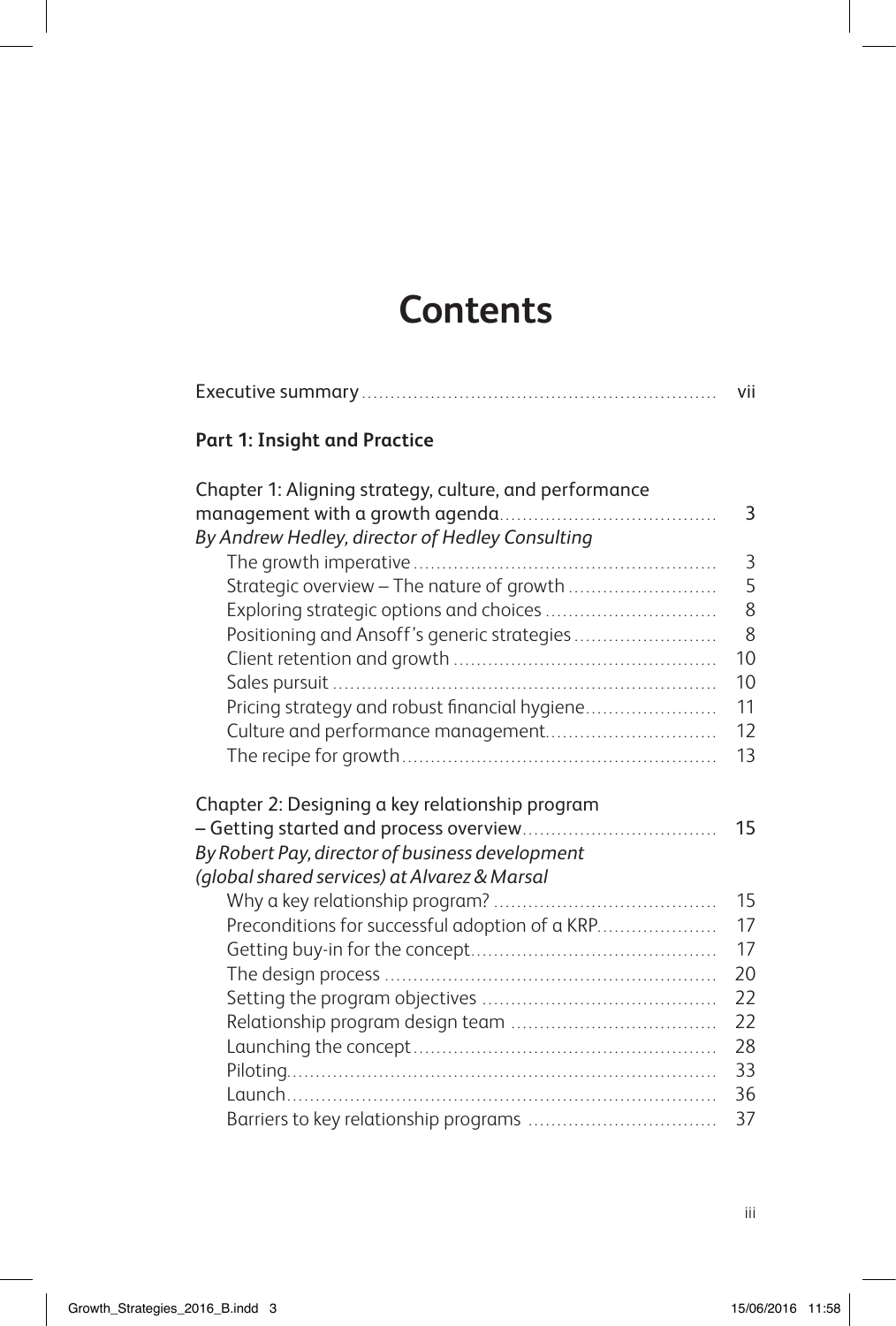### Contents

| Chapter 3: Let your clients be the guide to your strategic<br>success      | 45 |
|----------------------------------------------------------------------------|----|
| By Susan Pettit, founder and managing director of<br><b>Client Central</b> |    |
|                                                                            | 46 |
|                                                                            | 47 |
|                                                                            | 49 |
|                                                                            | 54 |
| Chapter 4: Crafting a cross-selling culture shift:                         |    |
|                                                                            | 57 |
| By David H. Freeman, J.D., CEO of the David Freeman<br>Consulting Group    |    |
|                                                                            | 57 |
|                                                                            | 58 |
| The eight phases of a cross-serving culture shift                          | 59 |
| Chapter 5: Lateral hiring can be key to client growth                      |    |
|                                                                            | 67 |
| By Ian Turvill, chief marketing officer of Freeborn & Peters LLP           |    |
| Critical success factor 1 - Develop and communicate an                     | 67 |
| Critical success factor 2 - Recognize that successful                      |    |
| integration begins long before and extends far after                       |    |
|                                                                            | 68 |
| Critical success factor 3 - Apply close scrutiny to                        |    |
| performance versus plan and make course corrections                        |    |
|                                                                            | 77 |
|                                                                            | 80 |
|                                                                            |    |
| Chapter 6: Why creativity and innovation are the key to                    |    |
| growth strategies for legal departments                                    | 81 |
| By Deepa Tharmaraj, legal director at Dell Inc                             |    |
|                                                                            | 82 |
| Why would an in-house legal team need to innovate?                         | 84 |
| How will in-house legal departments innovate?                              | 87 |
| What tools are available to help us unlock the innovative                  |    |
|                                                                            | 90 |
|                                                                            | 92 |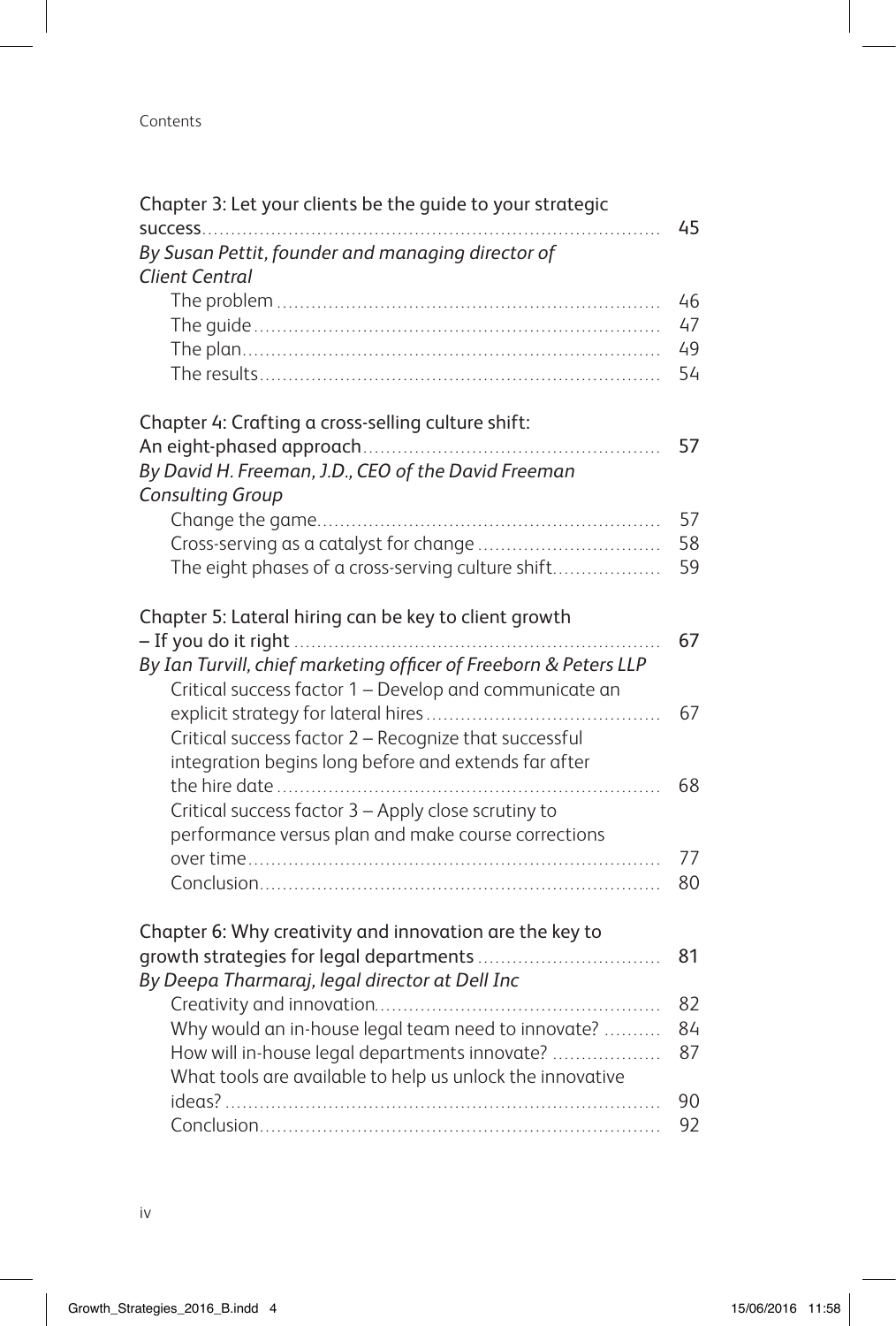### **Part 2: Case Studies**

| Case study 1: Fast forward – Driving top-line revenue for                                                                             | 97  |
|---------------------------------------------------------------------------------------------------------------------------------------|-----|
| By Jill Weber, chief marketing and business development                                                                               |     |
| officer at Stinson Leonard Street                                                                                                     |     |
|                                                                                                                                       | 98  |
|                                                                                                                                       | 99  |
|                                                                                                                                       |     |
|                                                                                                                                       |     |
|                                                                                                                                       | 104 |
|                                                                                                                                       |     |
| Case study 2: Stewarts Law's organic growth strategy 109<br>By John Cahill, managing partner and co-founder of<br><b>Stewarts Law</b> |     |
|                                                                                                                                       |     |
|                                                                                                                                       |     |
|                                                                                                                                       |     |
|                                                                                                                                       |     |
| Improving product, people, and profitability                                                                                          | 111 |
|                                                                                                                                       | 113 |
|                                                                                                                                       |     |
|                                                                                                                                       | 114 |
|                                                                                                                                       |     |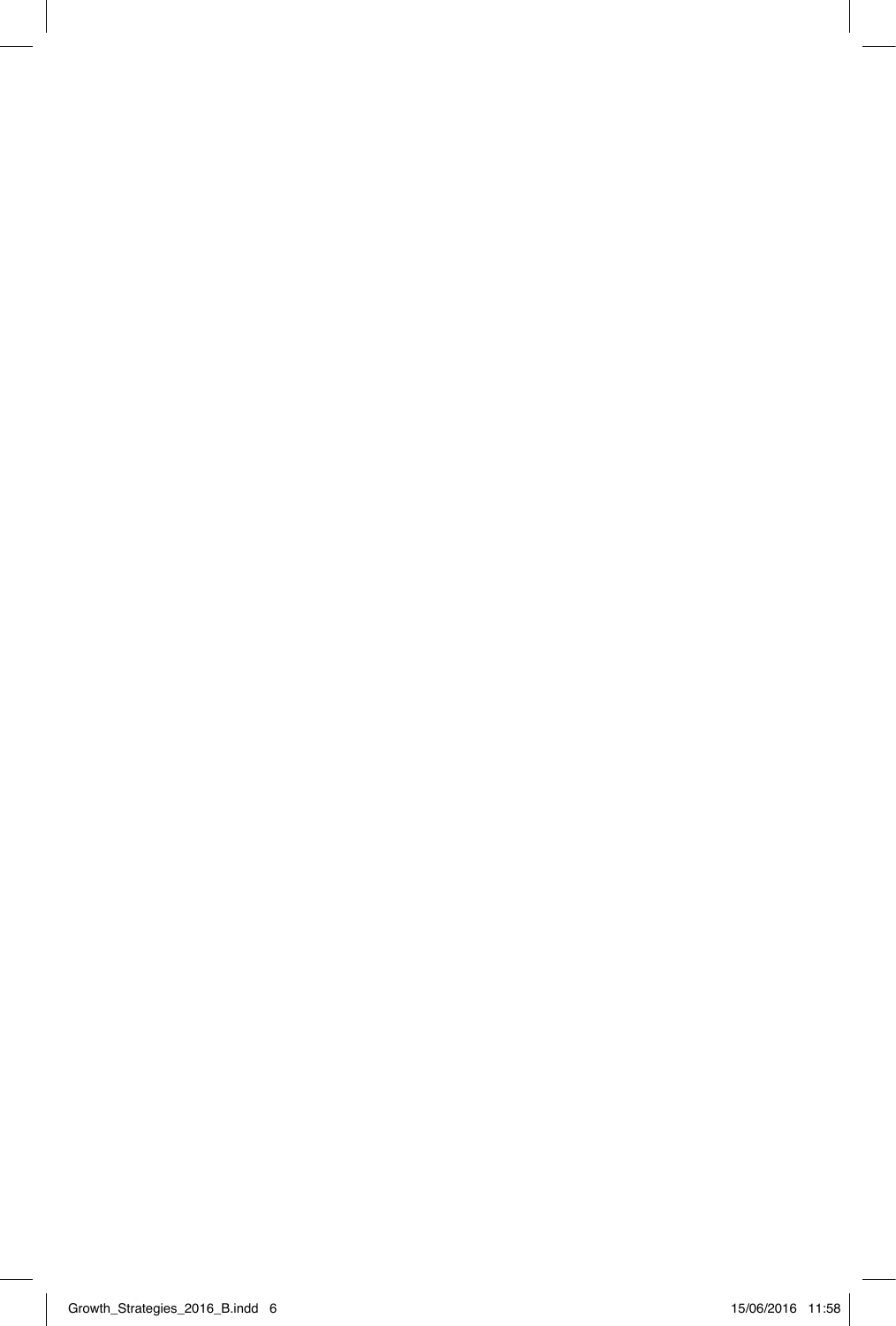## **Executive summary**

It is logical that any business that is not growing at least in line with market conditions and the competition cannot hope to survive, let alone thrive. Since the recession of 2008/2009, law firms that once saw growth as easy and inevitable are finding that the only way to achieve this is now to wrest market share from the competition. There is no one "right" way to do this; some firms have opted for a determined policy of buying market share and recruiting lateral talent, while others rely on more organic growth. With contributions from a wide range of thought leaders and consultants, this book provides advice on the growth options available, and shares practical guidance designed to help firm leaders to formulate and implement a profitable, sustainable growth strategy.

The book is divided into two sections: the first provides practical insight and guidance; and the second comprises case studies from a range of law firms from the US and UK who share their own secrets to successful, durable growth.

As the first contributor, Andrew Hedley of Hedley Consulting, points out, "If you're not growing you're going backwards". Firms need to grow not just to cope with rising costs and downward pressure on price, but also to enable them to invest in staff, resources, and service delivery. The opening chapter in this book discusses the imperative to grow and various strategies to do so, including advice on market positioning, client retention, pricing strategy, and culture and performance management.

How much do your top clients contribute to the success of your firm? When it comes to your key assets they can be an invaluable source of growth, and conversely their loss can be devastating to the bottom line. In Chapter 2, Robert Pay, business development director at Alvarez & Marsal, describes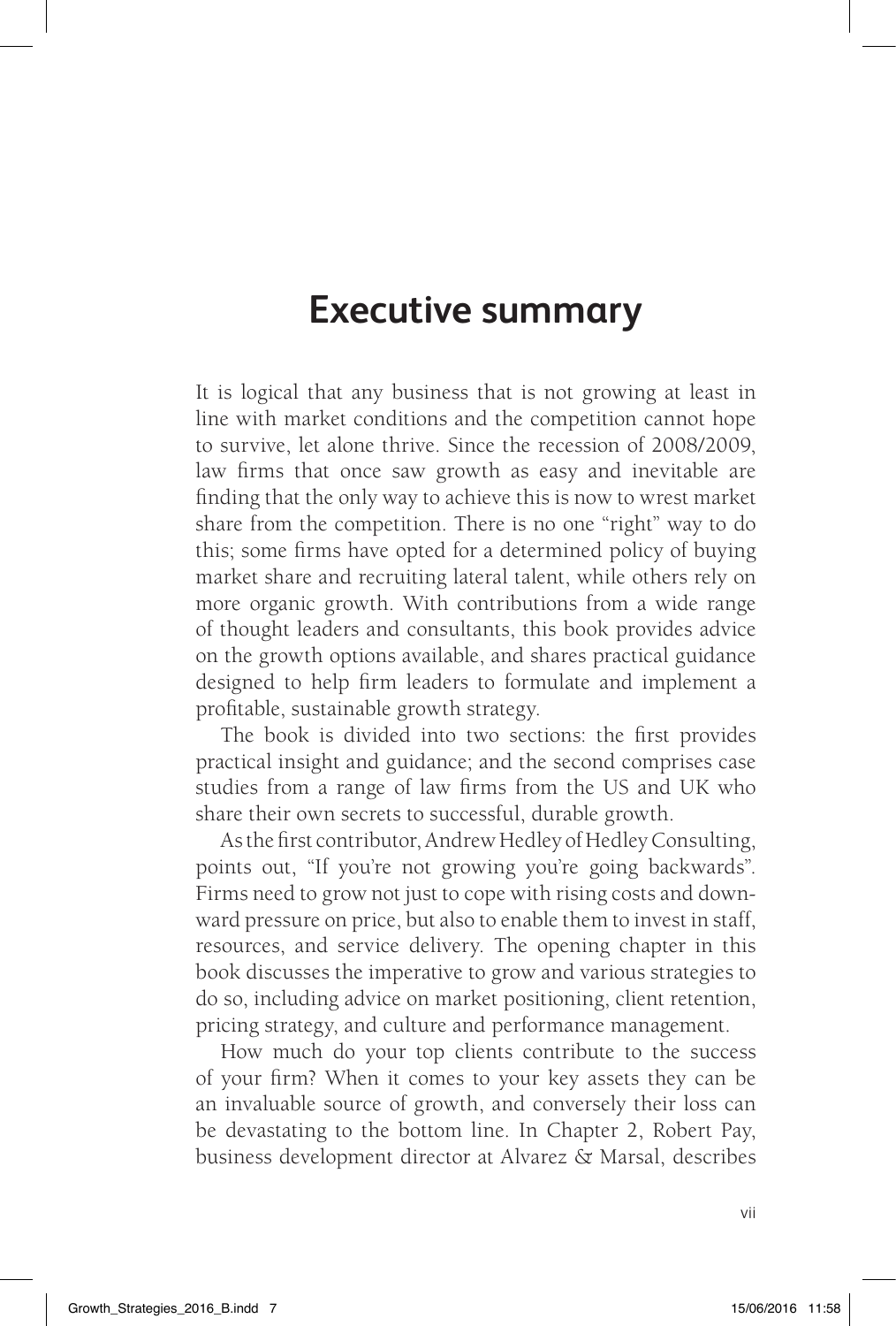how a key relationship management program can help firms to consistently retain and grow those clients and referral sources that are the most important to the health of your business. This chapter includes a questionnaire to test your readiness and suitability for a key relationship program, advice on how to overcome typical barriers you may encounter, and a how-to guide to assembling the teams necessary to design and manage your key relationship plan.

When it comes to determining a strategic direction to take, many firm leaders find themselves with too many options, and too many interested parties. When so many voices and opinions must be taken into account, who should you listen to? The answer, according to Susan Pettit, founder and managing director of Client Central, is *your clients*. After all, who knows better than the client just how they would define "value", or what they are looking for beyond practical legal advice? This chapter describes how to implement a client listening program to better serve clients, enable stronger relationships, and create a platform for differentiation and growth.

The arguments for promoting a culture of cross-selling within a firm are obvious, but equally obvious are the challenges of selling those arguments to a wider partnership who may be deeply protective (or even possessive) of relationships that have been carefully nurtured over the years. Expert advice is provided from renowned business development coach David H. Freeman, who describes in the next chapter how to drive cross-selling from the top and make it a cornerstone of your growth strategy and of your firm's culture.

Many firms are adopting a proactive strategy of growth through lateral hires. But while bringing in a fee earner with an existing book of business may seem like a quick win, a startling number of lateral moves fail to see the expected benefits. In the next chapter, the chief marketing officer of Freeborn & Peters LLP, Ian Turvill, describes the critical success factors that can help your firm to get it right.

While law firms strive to extract more work from their clients, general counsel are under greater pressure to keep more

viii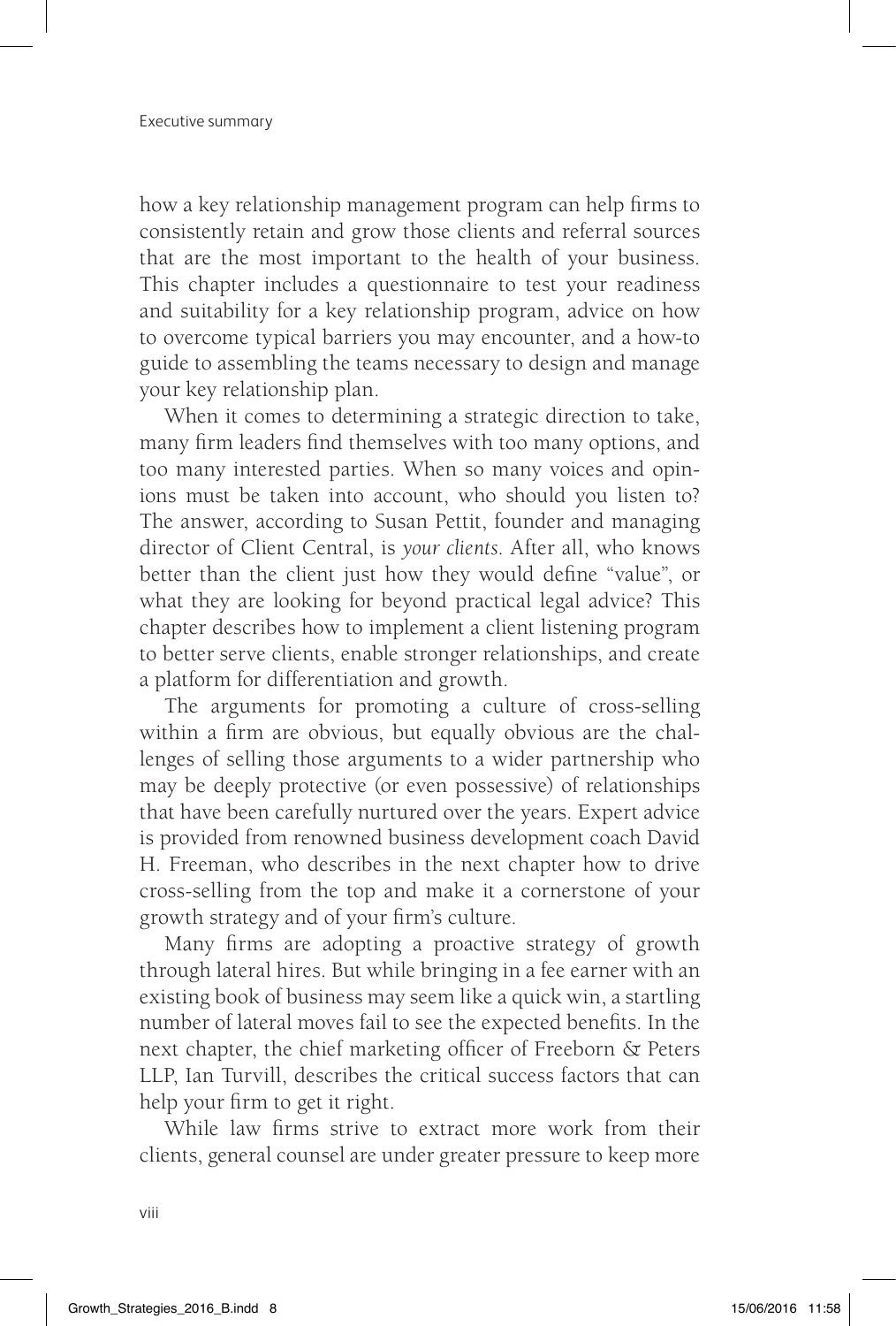work in house and to prove their value through visible revenue growth. In the final chapter, Deepa Tharmaraj, legal director at Dell, provides the in-house perspective on innovation and growth in a lean in-house legal department.

Part two of this book comprises case studies from firms who describe their own (proven) strategies for growing revenue and market share. In the first of these, the chief marketing and business development officer at Stinson Leonard Street, Jill Weber, describes how the firm's "Fast Forward" program provides attorneys with a systematic approach to business development, helping them to build larger and more durable practices.

Following on from this, in the second case study – from the UK's largest litigation-only firm, Stewarts Law – managing partner and co-founder John Cahill describes the firm's laserlike focus on complex, high-value matters which serves as a key differentiator, and has led to considerable organic growth and outstanding PEP.

In the final case study, from Levenfeld Pearlstein LLC, executive director Angela Hickey describes how the firm's holistic approach to improving client experience drives client retention, employee satisfaction, and growth.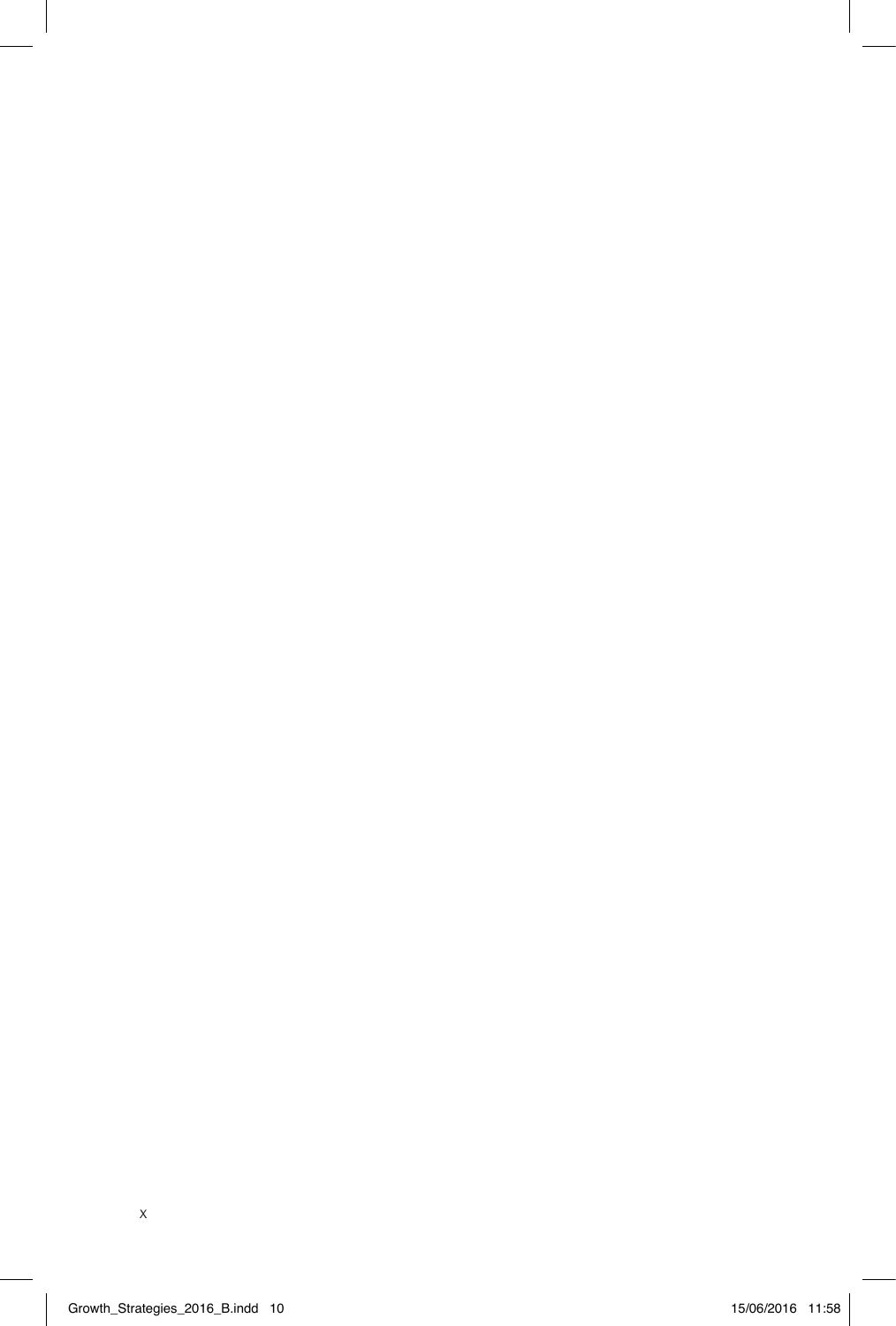# Part 1: **Insight and Practice**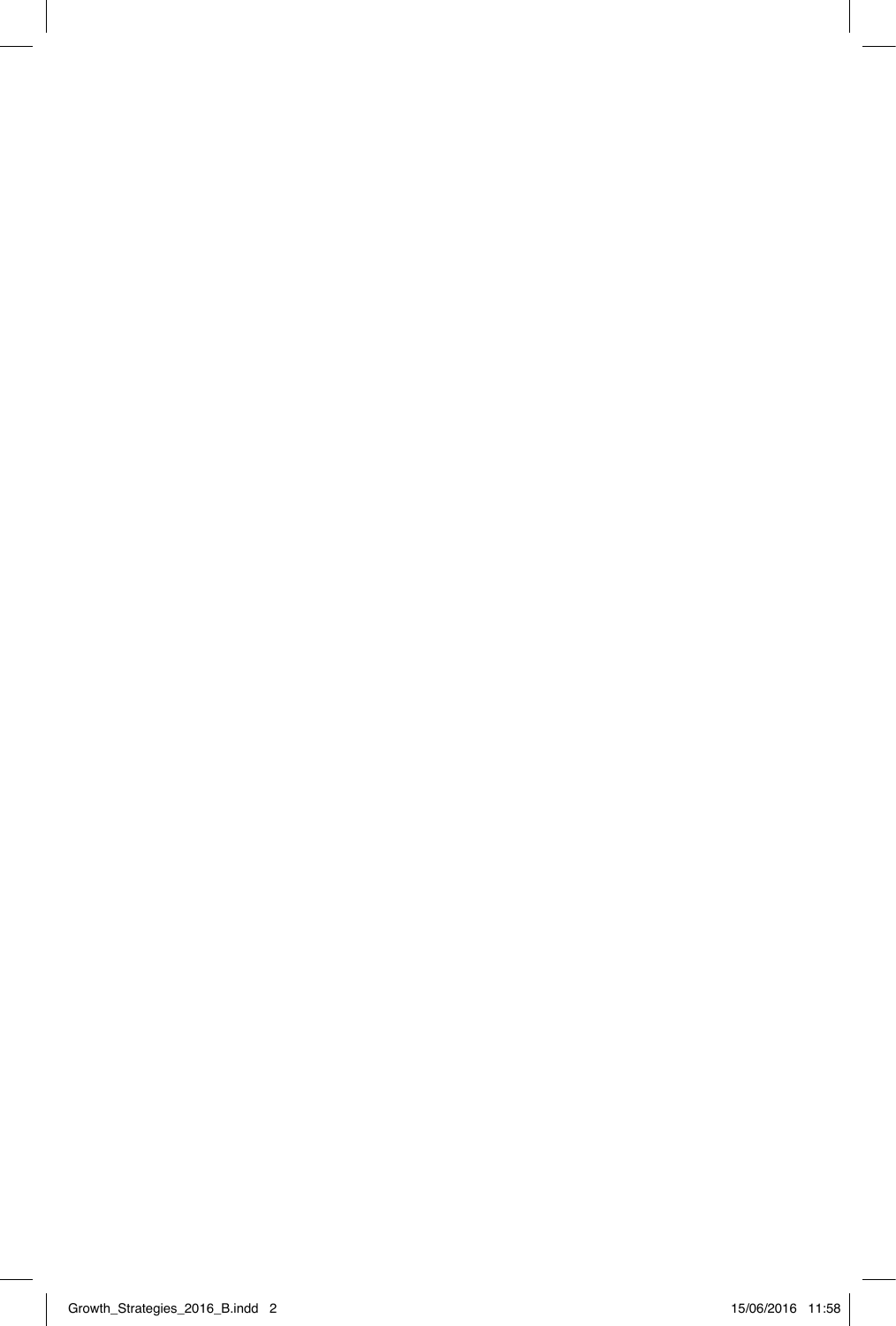## Chapter 1: **Aligning strategy, culture, and performance management with a growth agenda**

### *By Andrew Hedley, director of Hedley Consulting*

Sustainable revenue growth is central to the longer term success of any firm. Strategies which underpin such growth, a client-centric culture that recognizes its importance, and an approach to performance management which encourages and rewards the behaviors that deliver growth are the triumvirate which form our subject matter. It is by aligning all three that firms provide the best opportunity for enduring success.

The market remains challenging for many; while activity is certainly on the rise, pressure on price is unabated. In simple terms, the savvy client wants the work done better, faster, and cheaper than it was last year. Firms are having to run faster to stand still. For the first time ever in the legal sector, increased activity on the clock is not translating to commensurate revenue growth on the top line.

Those businesses which can adapt to this new paradigm, by enhancing both their revenue generation and operating models, may be able to preserve profit but others will find themselves simply running faster to stand still.

### **The growth imperative**

Growth is fundamental to longer term, sustainable success for any business in a competitive environment. "If you're not growing you're going backwards" is a phrase often heard which, from a business development perspective, carries much weight in a world where relative competitive strength is key to securing, developing, and retaining both clients and people.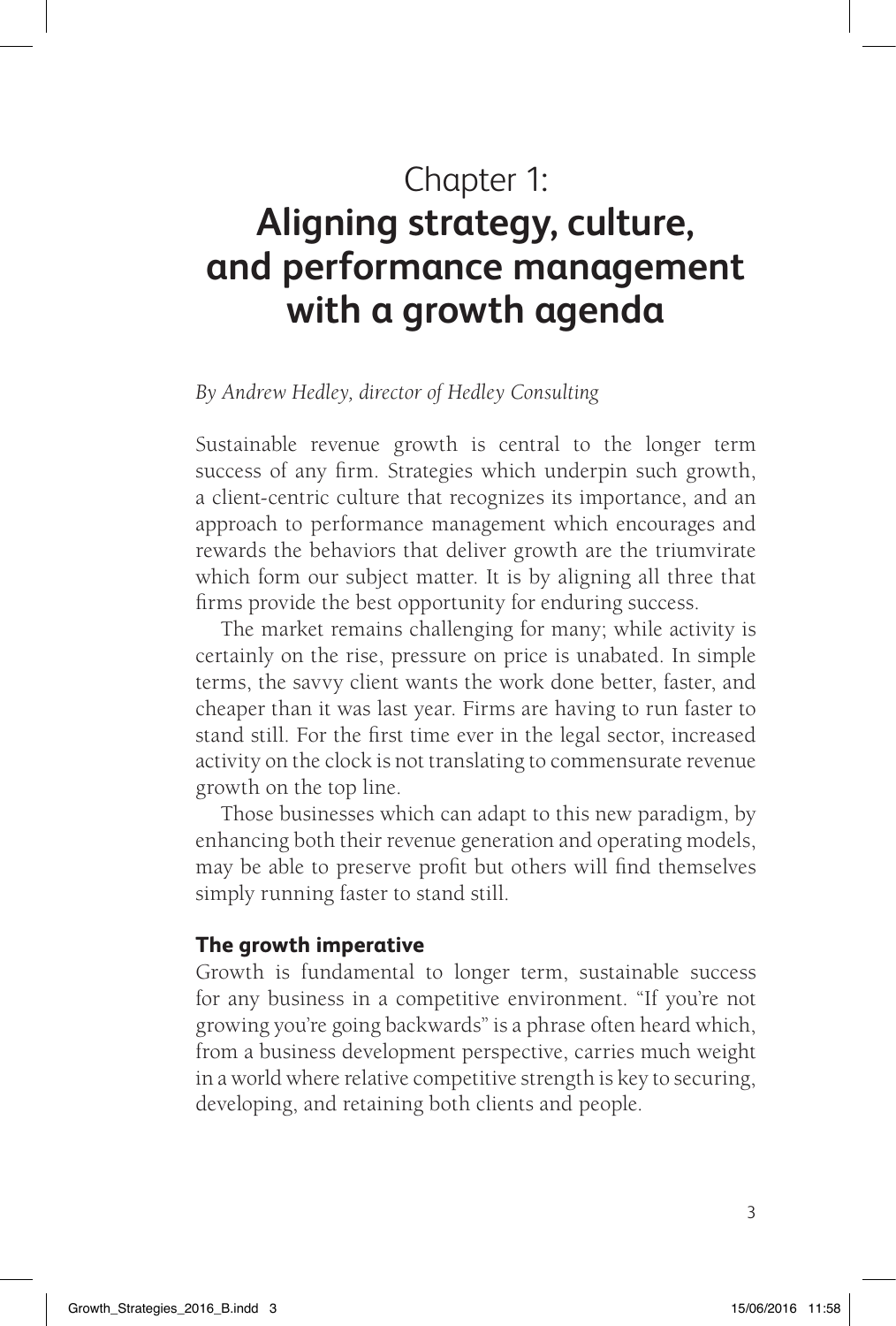Chapter 1: Aligning strategy, culture, and performance management

Incremental cost-base rises are inevitable, even in a low-inflation environment, and in the absence of matching revenue growth can only be paid for through reduced profit. Moreover, in order to compete effectively, firms need to do much more than simply repair and renew their infrastructures – they need to invest in people, technology, premises, and infrastructure. This can only be done in a way which is not profit-eroding through a healthy and rising top line.

Looked at through the eyes of the client, a firm which is growing can be seen to offer many advantages both practically and psychologically. Growth will often be associated with increased resources, wider practice lines, increased geographic footprint, and an enhanced approach to service. All of these factors offer tangible benefits to clients, whether by servicing existing work better or providing the potential to support future expansion. At an emotional level, clients enjoy the halo effect of being associated with a successful firm. It reinforces that they have made a good choice and that their lawyers have a robust position within the legal services market.

Similarly, higher growth will be associated with increased opportunities for staff, and having a rising star brand on one's CV is a positive outcome. In a market in which the war for talent is intense, being an attractive employer brand, one seen to be going places, has a material impact on the nature of the candidates attracted to the firm. This begets a virtuous circle – better people, providing enhanced service, leading to more satisfied clients more inclined to place more work with the firm, so driving growth further.

The right sort of growth also drives profit per equity partner ("PEP") in a way which is sustainable. In the low growth period that followed the great recession, we saw firms reducing partner numbers in order to preserve PEP at acceptable levels. The nature of any law firm, with very high fixed costs, means that profit is very highly leveraged by top line growth. Once costs are covered any incremental increase in revenue falls straight to the bottom line, significantly increasing the overall profit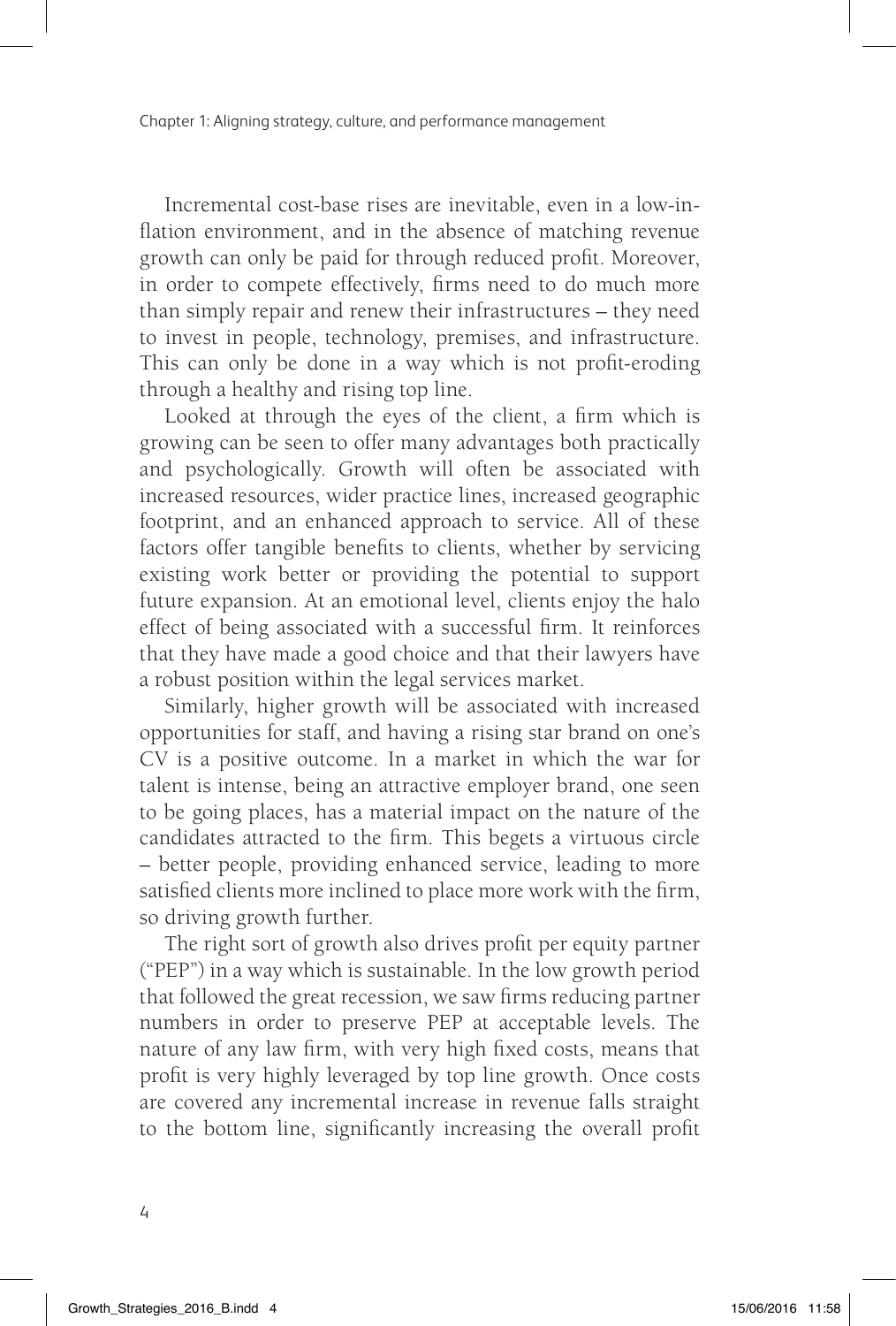pool. The converse is also true; until those high fixed costs are covered no profit flows at all.

### **Strategic overview – The nature of growth**

Simply to say, "We need to grow the top line" is misleading. It is important to understand underlying profit drivers and to differentiate between organic and inorganic growth. This will ensure that the quality of any revenue increase is understood, and that different ways of working are considered strategically.

At its core, strategy is centered on the creation of a sustainable competitive advantage. The way in which a business goes about achieving this will vary from firm to firm but there are three key drivers of profitable growth that should be borne in mind.

To grow its top line a firm must either sell more "units" of legal services or be able to charge more per unit (of course, combining the two options is an additional third route). There are, quite simply, no other options.

These routes will all necessarily result in growth and profit.

Looking at the volume of business sold, a firm can encourage existing clients to buy more of its services, seek out clients who are not users of legal services and convert them, or acquire new business by acquiring the work currently done by other firms, i.e. implement strategies to grow the client base by acquiring other firm's clients. This can be achieved from within its existing resources by winning pitches and converting prospective clients or by "acquiring" clients through inorganic means, which is discussed in more detail below.

Assuming a steady state pricing and operating model, additional profit will flow when the cost of processing a "unit" diminishes (through a better utilization of overhead) and occasionally will be reduced as additional productive capacity needs to be created (hiring more staff, better systems, etc.) in order to service the work that has been generated.

In seeking growth, firms need to clear about three separate but related issues: